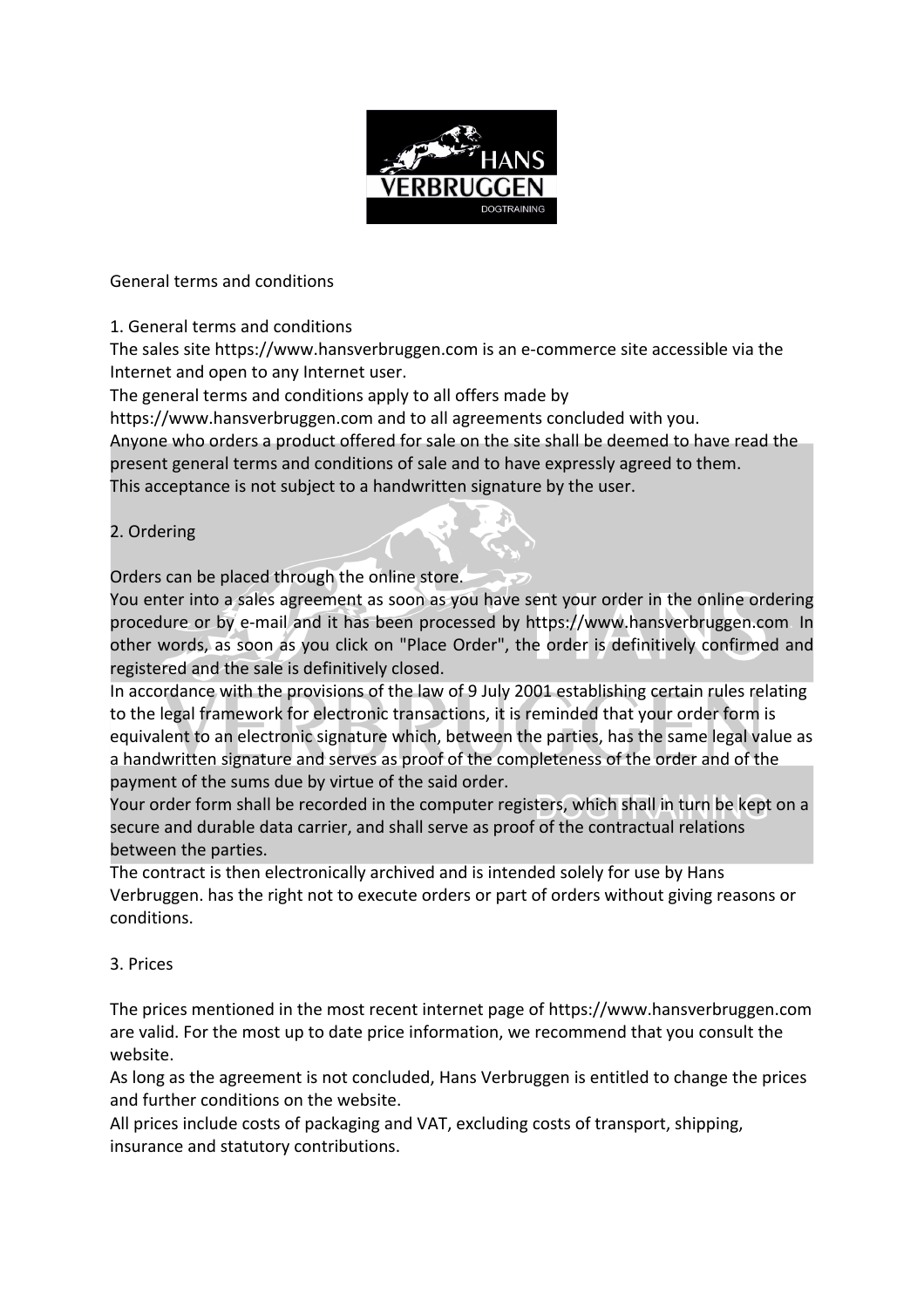Hans Verbruggen is also after the conclusion of the agreement authorized to change the rate of sales tax and any other taxes and / or levies charged to you.

#### 4. Payments

Orders will only be dispatched after the total amount (incl. postage and 5% PayPal costs) has been fully paid into the following account

Name & address Hans Verbruggen Holstraat 46 1840 Londerzeel Belgium

Bank: KBC bank Havenlaan 2 1080 Brussels IBAN BE69 7360 1321 2878 BIC KREDBEBB

Attention : always mention the date of the order and the name on the receipt address with your bank transfer.

The payment must be credited to our account within 7 days after order confirmation.

5. Delivery

All orders will be shipped to the specified address (no P.O. box addresses). Hans Verbruggen is not responsible if a home-delivered shipment is returned due to an address error or incomplete address. So always make sure you fill in the correct and complete address. The goods travel on your order and at your expense and risk. Hans Verbruggen outsources the shipments and is therefore not legally responsible for the integrity of the delivery method of the products you ordered.

Hans Verbruggen will deliver the order expeditiously. From the moment the order is paid it normally takes a maximum of 14 working days before your order is shipped.

Hans Verbruggen will do its best to ensure that all products ordered by you are available. However, it may happen that an article is out of stock, in which case we will inform you as soon as possible to decide an alternative arrangement with you.Hans Verbruggen can not be held liable for damage that would result from a product not being in stock. If delivery of an article is not possible for any reason, Hans Verbruggen will, in consultation with you, deliver another article with comparable price and quality or make alternative arrangements.

Despite all the care we take with orders, it may happen that an order is not delivered or is incomplete. In that case you can report this to us up to 7 days after your order and the delivery may be completed or re-delivered at our expense.